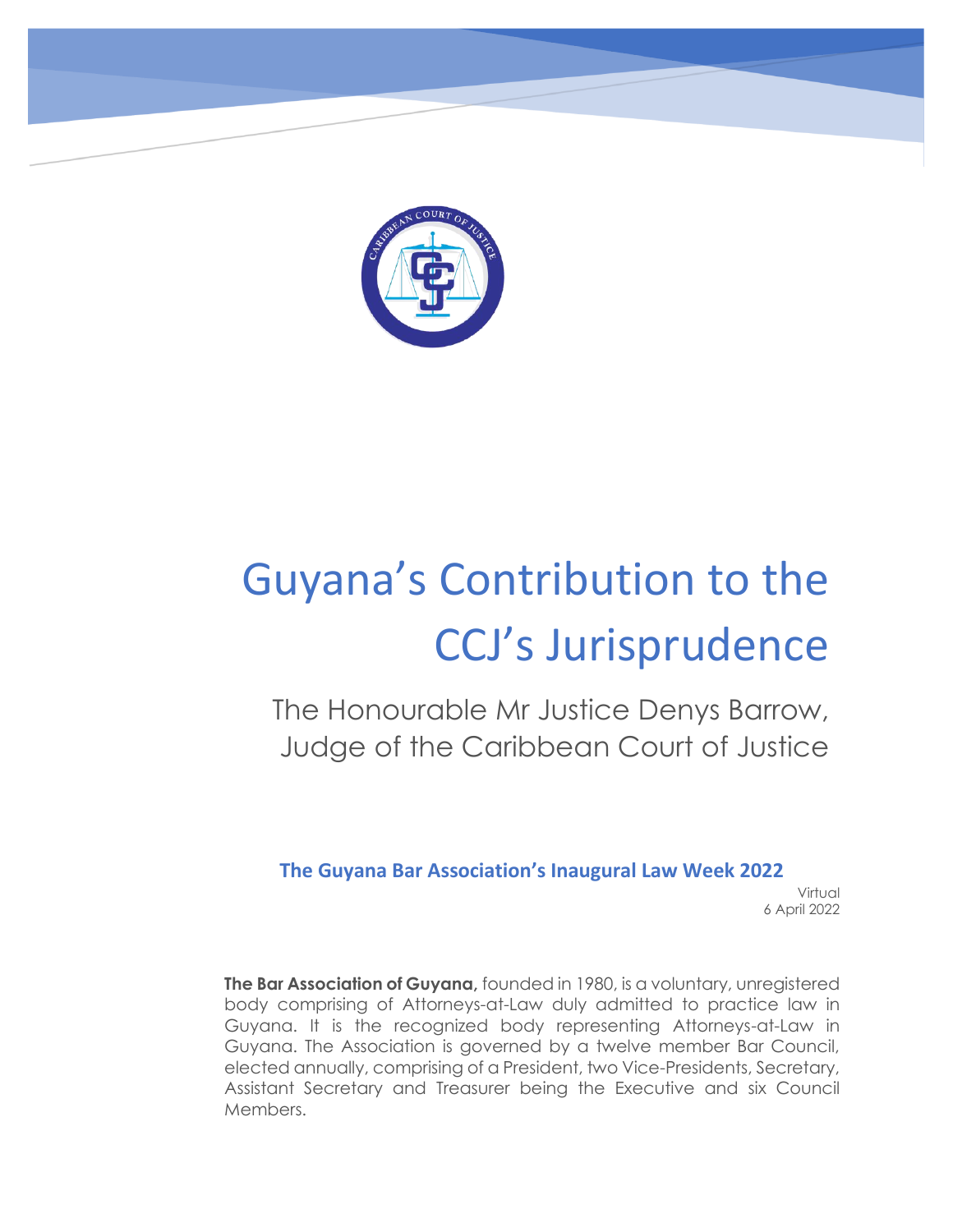#### **Presentation**

**By** 

# **The Honourable Mr Justice Denys Barrow, Judge of the Caribbean Court of Justice,**

## **on the occasion of**

## **The Guyana Bar Association's Inaugural Law Week 2022**

## **6 April 2022**

The hosting of the Bar Association Guyana's Inaugural Law Week 2022 provides a fitting opportunity to fully recognise how greatly the development of an appellate court's jurisprudence depends on the efforts of the officers of the court, its lawyers. The growth of the jurisprudence begins, in each instance and increment, with the decision of the lawyers to bring the appeal; and it encompasses all the work the lawyers put into the appeal to enable the court to adjudicate. At times, it is overlooked that the court does not bring cases before itself; the lawyers and litigants are the ones who decide what cases to bring, what issues to advocate (or agitate).

It takes excellent lawyering to produce excellent judgments. This adage expresses just how dependent a court is on its lawyers. By the quality of their efforts and talent, lawyers enable courts to produce judgments of the highest quality. It is fundamental that this is the process that enables and assists the court to develop its jurisprudence.

## **Overview**

The Court decided its first case from Guyana on 12 May 2006 and it is fitting, in the Inaugural Law Week, to recognise Mr Benjamin Ewart Gibson and Ms Mandisa Adanna Breedy, for the applicant, and Mr Vashist Maharaj and Mr Mohabir Anil Nandlall, for the respondents, as the counsel who obtained the first CCJ judgment from Guyana in *Griffith v Guyana Revenue Authority*  and another<sup>1</sup>. Since the Court commenced sitting in 2005, the Court has decided a total of 111

 $(2006)$  CCJ 2 (AJ)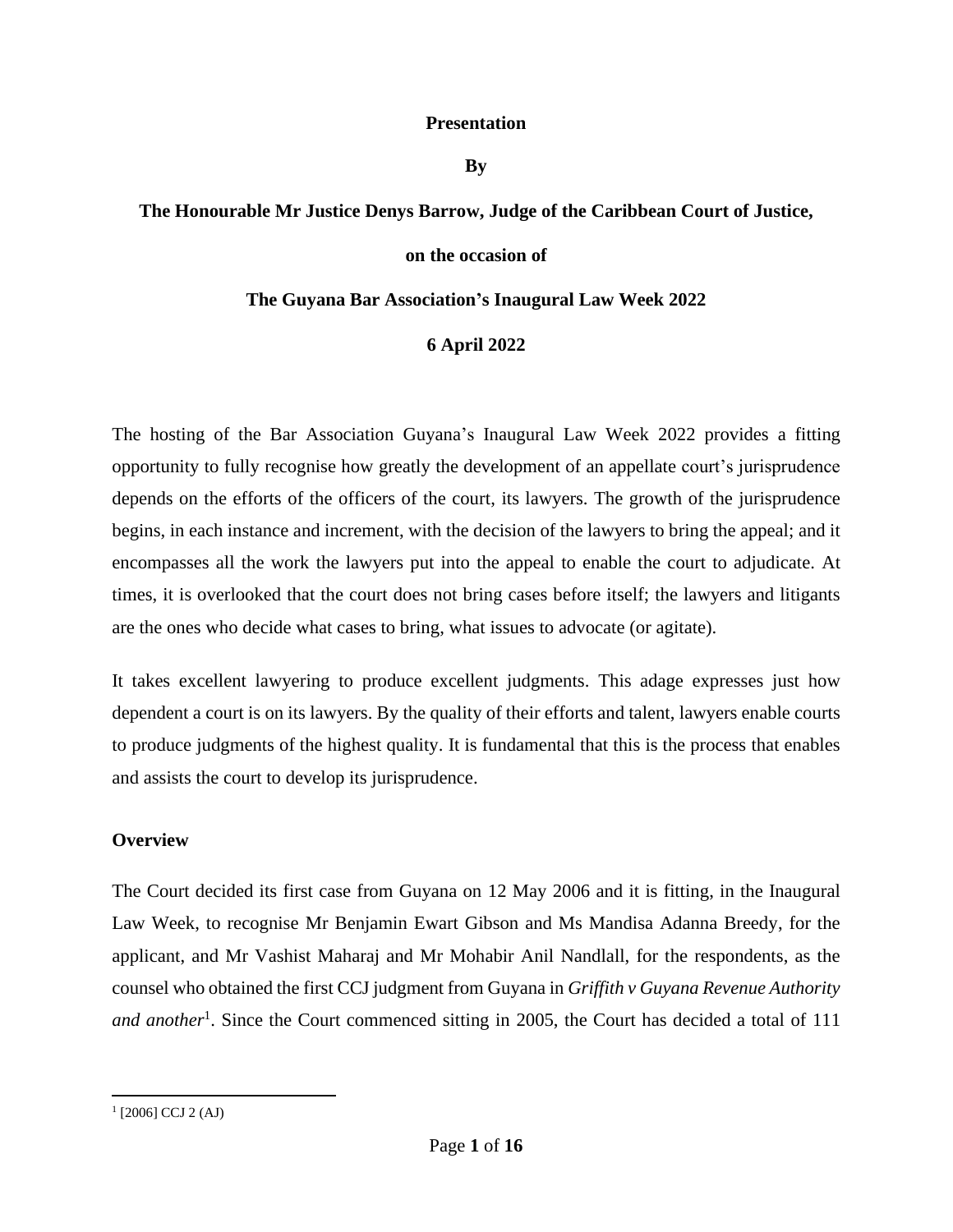cases from Guyana. As shown in the table below, this number of judgments in appeals from Guyana compares to 88 from Barbados, 42 from Belize and eight from Dominica.

|              | <b>Barbados</b> | <b>Belize</b>  | <b>Dominica</b> | Guyana          |
|--------------|-----------------|----------------|-----------------|-----------------|
| 2005         | $\mathbf{1}$    |                |                 |                 |
| 2006         | $\overline{3}$  |                |                 | $\mathbf{1}$    |
| 2007         | $\overline{1}$  |                |                 | $\overline{3}$  |
| 2008         | $\overline{1}$  |                |                 | $\overline{10}$ |
| 2009         | $\overline{5}$  |                |                 | $\overline{7}$  |
| 2010         | $\overline{2}$  |                |                 | $\overline{2}$  |
| 2011         | $\overline{8}$  | $\overline{1}$ |                 | $\overline{5}$  |
| 2012         | $\overline{2}$  | $\overline{3}$ |                 | $\overline{3}$  |
| 2013         | $\overline{4}$  | $\overline{2}$ |                 | $\sqrt{6}$      |
| 2014         | 6               | $\overline{4}$ |                 | $\overline{10}$ |
| 2015         | $\overline{9}$  | $\overline{3}$ |                 | $\overline{5}$  |
| 2016         | $11\,$          | $\overline{2}$ |                 | 11              |
| 2017         | $\overline{6}$  | $\overline{7}$ | $\overline{2}$  | $\overline{7}$  |
| 2018         | $\overline{8}$  | 10             | $\overline{1}$  | 13              |
| 2019         | $\sqrt{6}$      | $\overline{2}$ | $\overline{2}$  | 13              |
| 2020         | $\overline{8}$  | $\overline{5}$ | $\mathbf{1}$    | 6               |
| 2021         | $\overline{4}$  | $\overline{2}$ | $\overline{2}$  | $\overline{5}$  |
| 2022         | $\overline{3}$  | $\overline{1}$ | $\frac{1}{2}$   | $\overline{4}$  |
| <b>TOTAL</b> | 88              | 42             | 8               | 111             |

*Cases filed from all appellate jurisdictions 2005 - 2022*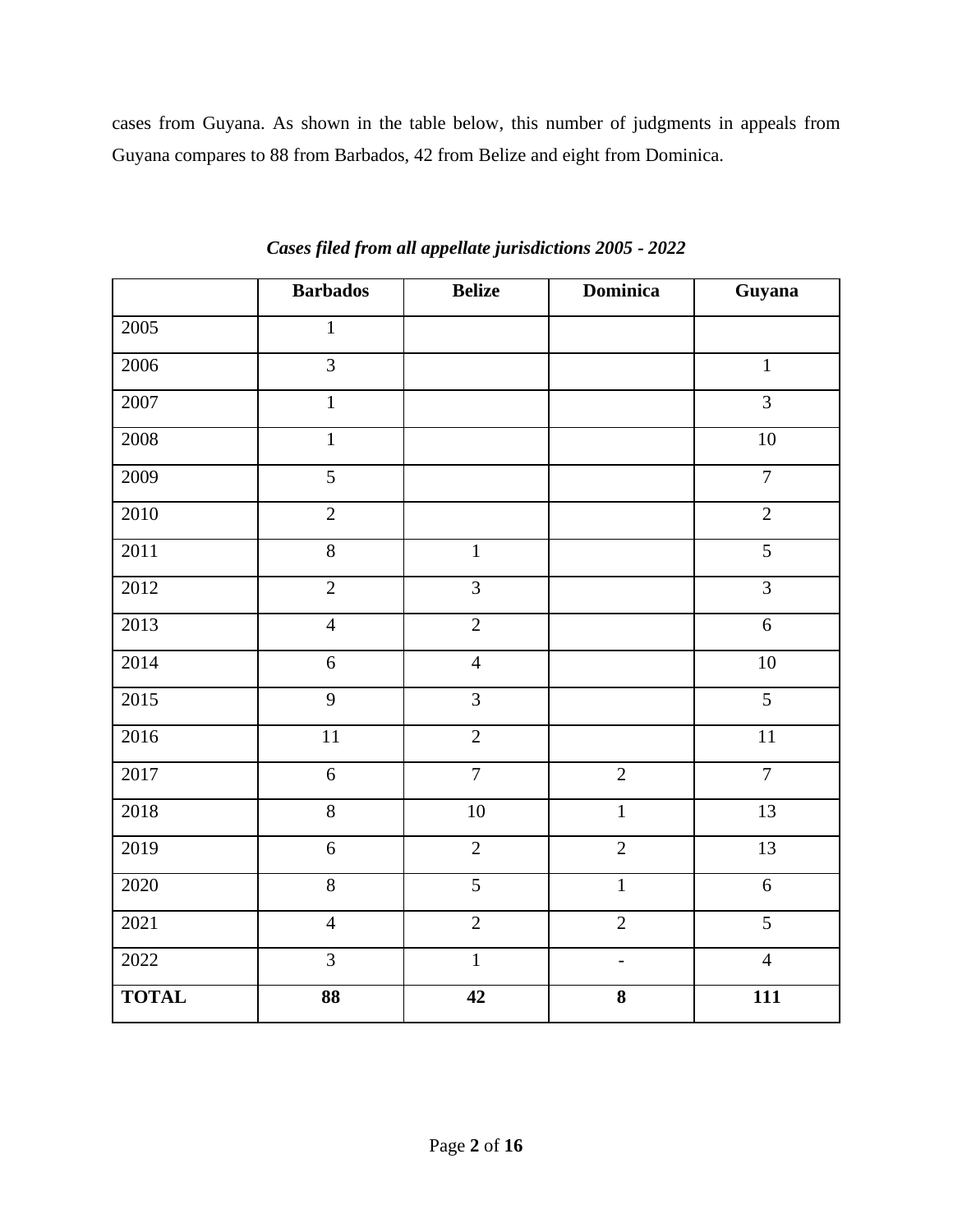The Guyana judgments that will be reviewed are those delivered in the period 2016 to date. The practice areas in which most of these judgments have been given include Land Law, Criminal Law, Constitutional Law, Practice & Procedure, Judicial Review, Company and Commercial Law, and Original Jurisdiction claims. Not all cases will be mentioned; reference will be limited to judgments which better show the growth of the jurisprudence of the Court. For context, the discussion will follow the indicated practice areas.

## **Land law**

It has been remarked that the jurisdiction that has, by thousands of times, the largest land mass and the lowest population density generates the most land law cases. That factor makes it curious that a discernible feature is the concern with title to land and many of these are commonplace.<sup>2</sup> However, some of these cases attract attention because of the need they demonstrated for the Court, in the particular circumstances, to clarify the operation of established principles contained in the legislation regarding the indefeasibility of registered title.

Thus, in *Singh v Moosai and Alves<sup>3</sup>* where a fraudulent transport had been obtained, there was a claim for damages for fraud and for the transport to be set aside. The claim succeeded at trial but was reversed by a majority in the Court of Appeal, on the ground that it was too late to set aside. The CCJ restored the High Court decision, upholding the setting aside for fraud under a court's equitable jurisdiction. Representing an advance in the jurisprudence, the decision marked an important departure from the rule under s 21 of the *Deeds Registry Act<sup>4</sup>* that imposes a limit of 12 months for setting aside a registered title on the ground of fraud.

The principle of indefeasibility of title in s 21 of the *Deeds Registry Act* operated without exception, in the later case of  $Todd$  v  $Price^5$  where a fraudster had sold land completely unbeknownst to the true owner. The effort to set aside the fraudulently executed transfer failed

<sup>&</sup>lt;sup>2</sup> For example, see Campbell v Narine [2016] CCJ 7 (AJ) in which the CCJ restored the finding of the trial judge that the death bed transfer of property had been procured by undue influence; Joseph v Mangal [2016] CCJ N (AJ); CCJ 22 (AJ) where a vendor fraudulently obtained title under a new registration initiative and the Register was ordered rectified under statutory power and the new title ordered cancelled; Kwang v Murray [2016] CCJ 9 (AJ) where a vendor fraudulently transferred other than to the contracted purchaser, who had been let into possession and the transfer was set aside for fraud, to which transferee was privy. <sup>3</sup> [2019] CCJ 1 (AJ).

<sup>4</sup> Cap 5:01.

<sup>5</sup> [2021] CCJ 2 (AJ).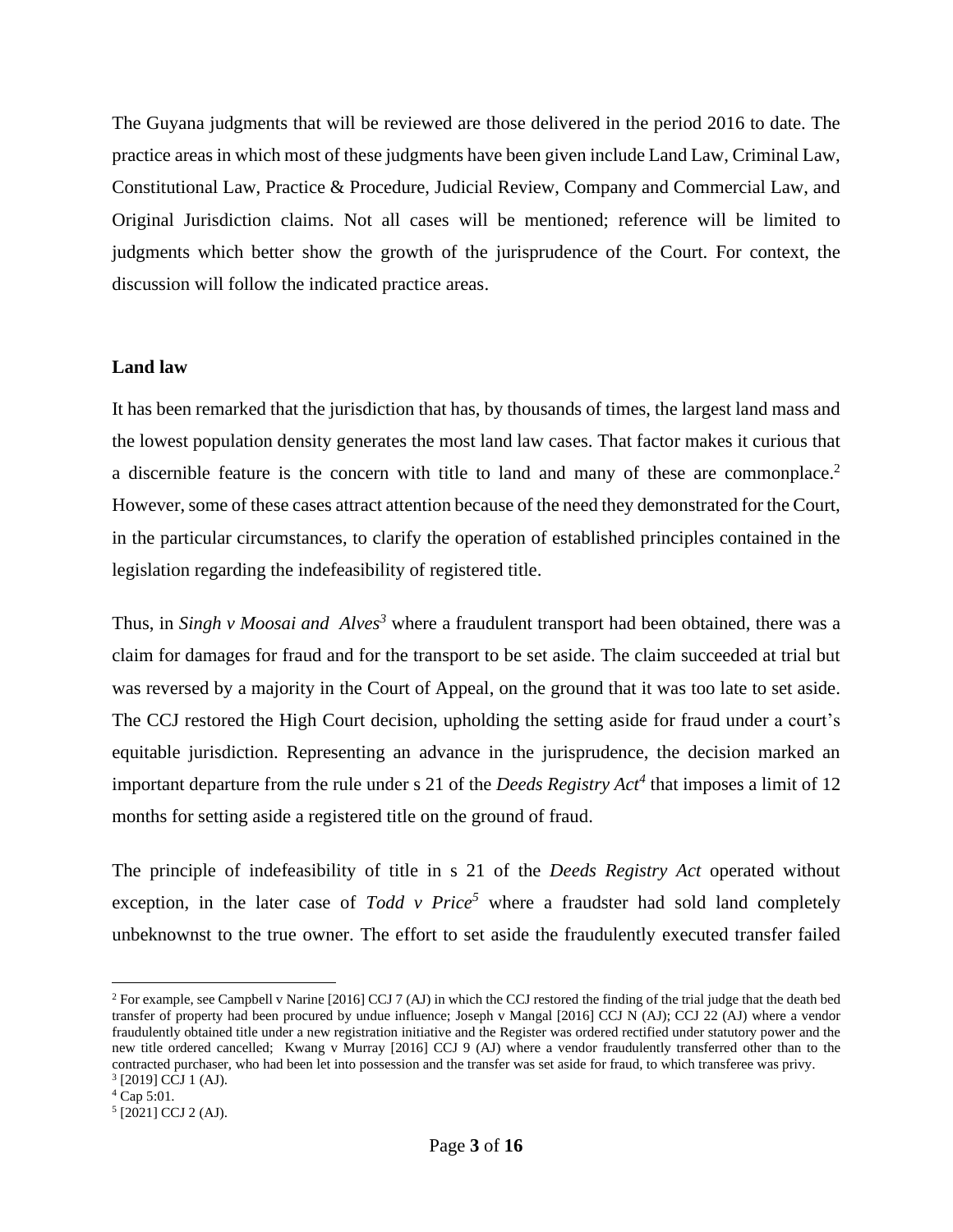because the 12-month limitation period had passed and there had been no proof of fraud on the part of the new registered holder. The CCJ upheld the principle of indefeasibility of title on the basis that the alleged gross negligence of the new holder was not fraud; that fraud was not pleaded; and the Court of Appeal erred in making a finding fraud when fraud had not been pleaded. The jurisprudence may be seen as advanced by the Court speaking out on the need for legislative reform to address a situation that could produce such an unfair result to the true owner. It also noted the need to consider this law through constitutional lenses to decide if it passes constitutional muster.

Cases on prescription of title have also received the Court's consideration and in some of these the jurisprudential benefit has been by the Court clarifying rather than extending the law. Thus, in *Narine v Natram, Chan and another<sup>6</sup>* a purchaser was let into possession without having paid the full price. He later died. The Court determined his status according to the true construction of the purchase agreement, finding, in this case, it was a licence. The licence, therefore, was terminated on the purchaser's death. One son who had helped him, and who continued in occupation after the father's death, was determined to have prescribed, as against another son who had obtained transport.

Another prescription case was *Thakur v Ori*<sup>7</sup> in which land had been occupied and cultivated by members of a family for over 40 years. The father had remained in occupation despite efforts to remove him. On the death of both parents the daughter, Rajpattie remained in occupation. She filed an action for a Declaration of Title personally and in her capacity as executrix of her mother's estate. The Respondent alleged that there were several instances of non-disclosure and misdisclosure, and the Court found that those instances could not be described as efforts to mislead the Court, rather they were the unfortunate result of poor legal advice and lack of understanding of the law in relation to acquiring prescriptive title. It was held that there was sufficient evidence to support factual possession and an intention to possess uninterruptedly for the statutorily prescribed period of twelve years. As such, in the words of s 18 of the Constitution, the land must go to the tiller.

<sup>6</sup> [2018] CCJ 11 (AJ).

<sup>7</sup> [2018] CCJ 16 (AJ).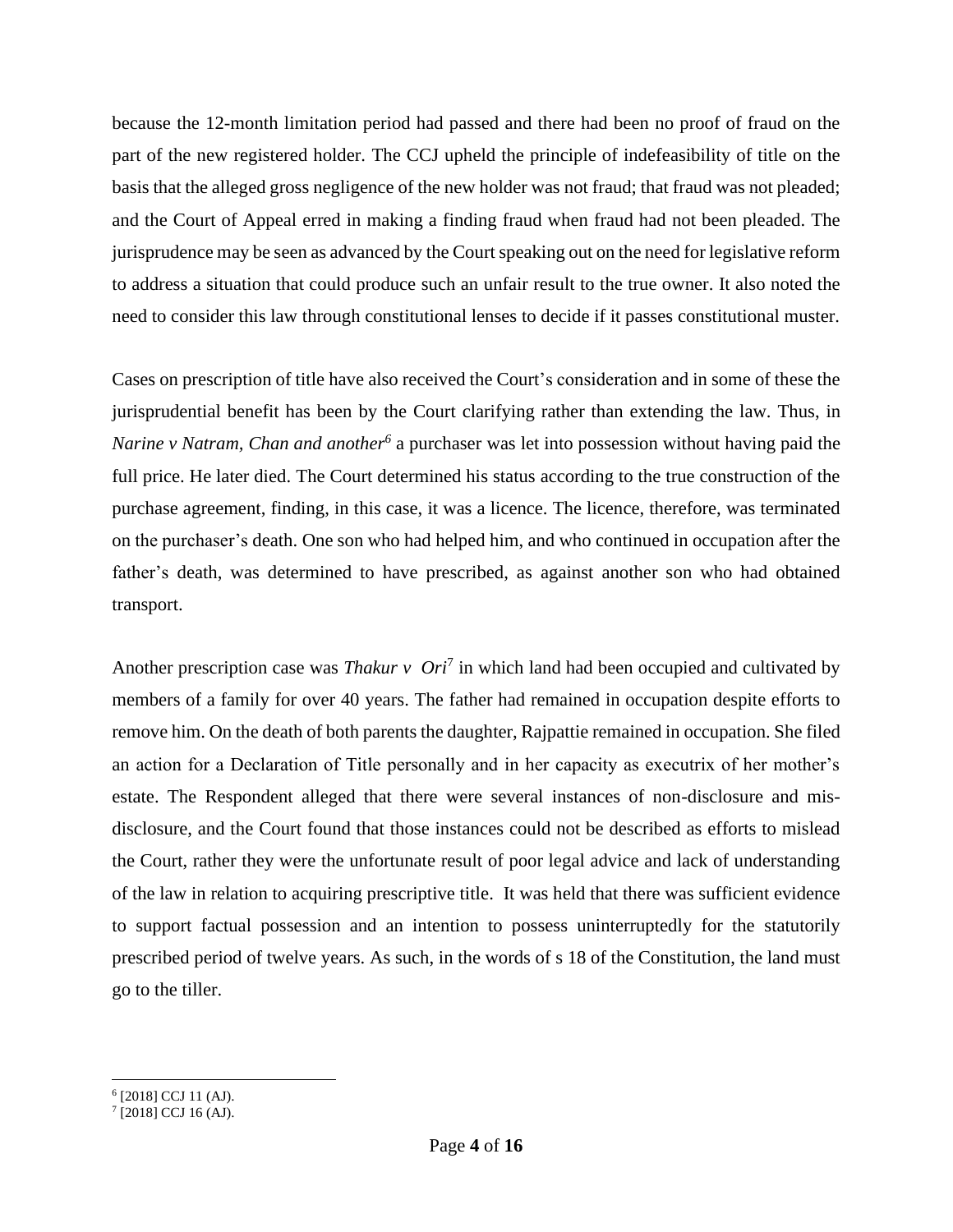The jurisprudence has also been advanced by the Court's consideration of the intersection of Roman Dutch and English land law. A recent notable case was *Prashad v Persaud and others*<sup>8</sup> in which the appeal was decided on the procedural point that, from the trial at first instance, the defendants should not have been permitted to plead title in a third party, without that title holder having been made a party to the proceedings. Although recognised as not determinative, some judges of the Court went on to consider the operation of the common law concept of equitable interest with the peculiar Roman Dutch land law foundation in Guyana. They stated that a resulting or constructive trust under the English system, which recognises both a legal owner as well as a beneficial owner would be problematic with respect to the law of immovable property in Guyana. Again, this decision may be seen as an example of how the jurisprudence develops.

## **Criminal law**

Criminal law cases from Guyana have contributed significantly to the Court's jurisprudence on sentencing. In *Bridgelall v Hariprashad*<sup>9</sup> the appellant was convicted of two drug possession charges for cocaine found in a house and also in the yard of the house. In relation to the consecutive five-year terms imposed the CCJ held that the sentences should have been concurrent. The Court applied the rudimentary rule that where multiple offences arise from the same set of facts or the same incident, it will be appropriate for the sentences on those charges to run concurrently. It indicated that consecutive sentences may be given where the offences arise out of unrelated facts or incidents or where the offences are of the same or similar kind but where the overall criminality will not sufficiently be reflected by concurrent sentences. The need for the Court's guidance in this area has been shown to continue.<sup>10</sup>

*Pompey v DPP*<sup>11</sup> was a major decision on the new approaches and practices that must be adopted by sentencing courts in Guyana and other jurisdictions. The appeal was against consecutive sentences amounting to 37 years imprisonment for three sexual offences including rape. The CCJ reduced the punishment to concurrent terms of imprisonment amounting to 17 years; notably a

<sup>8</sup> [2022] CCJ 5 (AJ) GY.

<sup>&</sup>lt;sup>9</sup> [2017] CCJ 8 (AJ).

 $10$  A useful part of the decision in this case was the pronouncement that the violation of the appellant's constitutional rights by the excessive delay in the case was to be compensated for by staying the portion of his sentence unserved while he was on bail after Full Court reversal.

 $11$  [2020] CCJ 7 (AJ) (GY).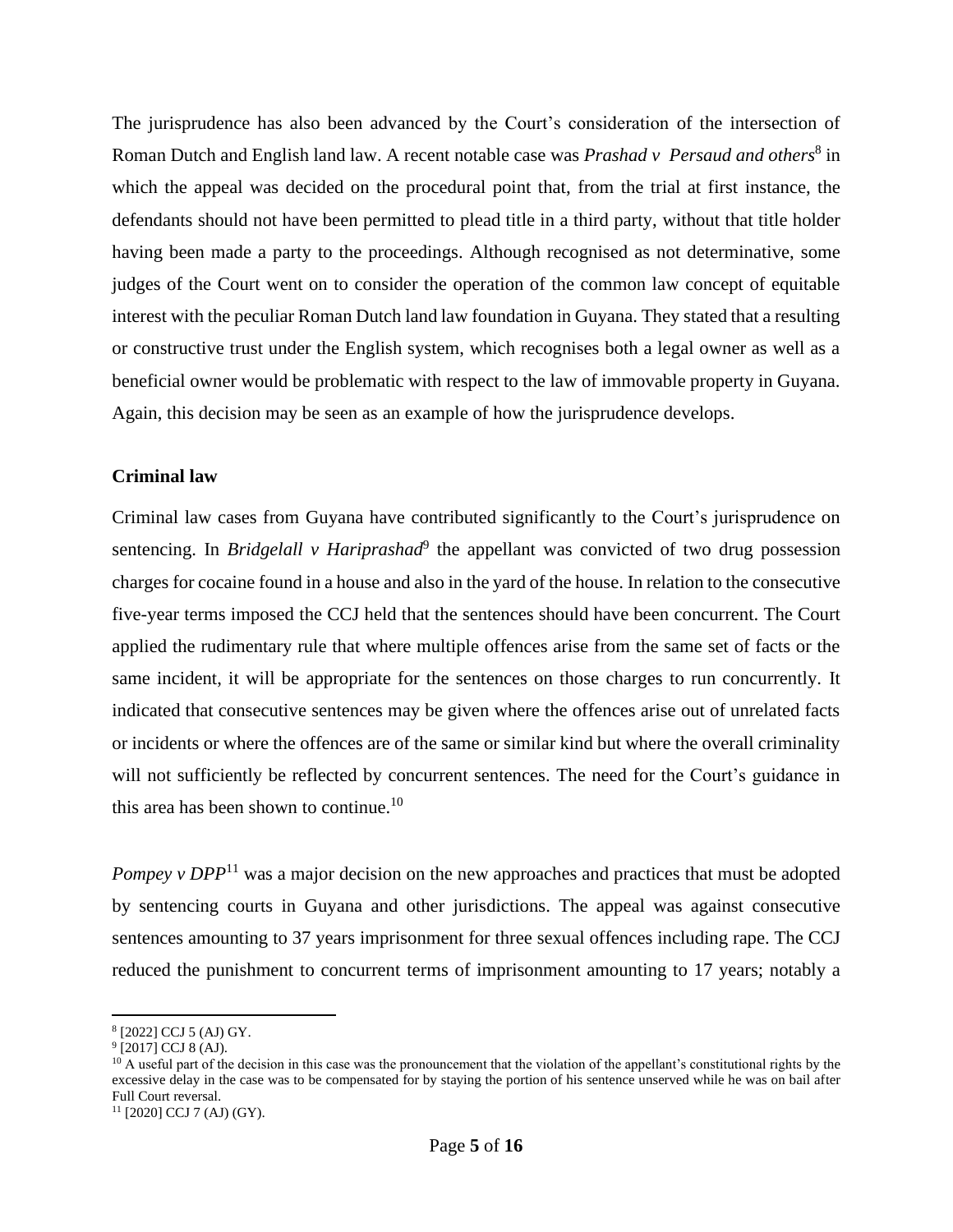minority of two judges would have imposed nine years. A seminal observation of the Court was that in deciding on consecutive and concurrent sentences the overall criminality of the offender must be considered, to decide on the maximum sentence for all offences. This case also dwelled considerably on the need for the sentencing court to use and/or consider several factors, namely: 1. overall, the multiple ideological aims of sentencing<sup>12</sup>; 2. the starting point or ranges approach; 3. available precedents; 4. aggravating and mitigating elements; 5. human rights implications; 6. the totality principle and proportionality; 7. evidence of prevalence and seriousness of the offence; and 8. victim impact statements.

In *Ramcharran v DPP*<sup>13</sup> the Court reduced a sentence of 23 years to 12 years imprisonment (two judges would have imposed 16 years) on the express basis that the Court of Appeal had failed to follow the exhaustive guidelines, practices and approach the Court had stated in *Pompey*. Within the rich material contained in the judgment is the nugget that the jurisprudence has evolved, beyond the disposition expressed in the Court of Appeal that 'in Guyana we give stiff sentences for rape', to a recognition that retribution is not always the dominant sentencing objective, which must include others such as: 1. the public interest, in not only punishing, but also in preventing crime ("as first and foremost" and as overarching); 2. the deterrent, in relation to both potential offenders and the particular offender being sentenced; 3. the preventative, aimed at the particular offender; and 4. the rehabilitative, aimed at rehabilitation of the particular offender with a view to reintegration as a law-abiding member of society.

It is appreciated that popular opinion could hardly be strongly in favour of a reduction of a rape sentence almost by half, but it is to be hoped that the wider society will credit the Court with acting on a principled basis and not an arbitrary one. It is suggested that this case and *Pompey* sharply demonstrate how the jurisprudence develops to reach a modern conception of what now amounts to a sentence that is manifestly excessive.

<sup>&</sup>lt;sup>12</sup> As first explained in *Lashley v Singh* [2014] CCJ 11 (AJ): the public interest; the retributive of denunciatory; the deterrent; the preventative; and the rehabilitative.

 $^{13}$  [2022] CCJ 4 (AJ).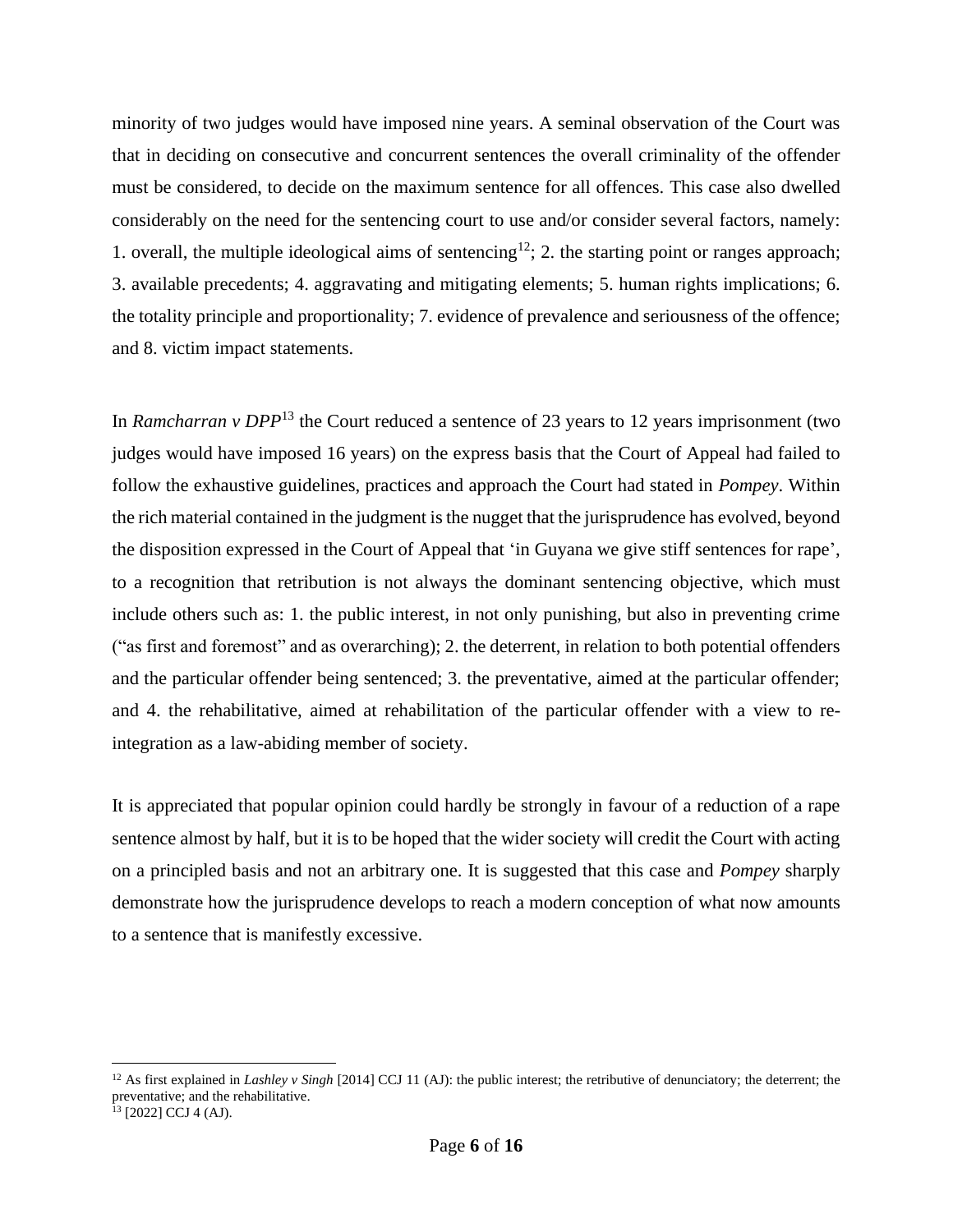Of course, it is not every case that will be regarded on review as notably contributing to the jurisprudence but at a granular level they all do. Mention may be made of *Persaud v The Queen*<sup>14</sup> where two persons pleaded guilty to a homicide and the appellant in this appeal was sentenced to 25 years, before one judge, when the other perpetrator had been sentenced to 16 years, before a different judge. The Court held that the principle of parity in sentences operated as a general consideration of the criminal law and administration of justice, and if the degree of culpability and the personal circumstances of the two offenders are similar, sentences should not vary so dramatically. There were aggravating features in Persaud's case which made a sentence of 18 years appropriate.

While not a new principle, its application in this case marks the availability of the precedent as part of Guyana's and the Court's own jurisprudence. To a similar value was the decision in the two appeals *Hyles v the Director of Public Prosecutions* and *Williams v the Director of Public Prosecutions*<sup>15</sup> which were appeals by the State against acquittals for murder. The Court held that the test was whether, given the evidence and the flaws or errors, it could be said with a substantial degree of certainty that had the judicial errors or procedural flaws not occurred, the jury would have convicted. The Court decided it could not infer that the acquittals were the result of the undoubted errors. Again, while not novel, it is of some value to have the local precedent of *Fraser v* The State<sup>16</sup> in which leave to appeal was refused because there were no grounds for appealing, and the Court made the observation that an appellant who suffers inordinate delay in the trial and appeal of his case may be granted a remedy for breach of his constitutional right to a fair trial within a reasonable time otherwise than by the quashing of his conviction.

## **Constitutional law**

Constitutional law cases from Guyana have attracted particular attention for the development in the jurisprudence on the 'savings law clause', which has bedevilled the full enjoyment of some fundamental rights declared in the constitution itself. The clause, included on the attainment of independence in our various constitutions across the region, served to preserve existing, preindependence laws and saved them from being declared invalid for being in conflict with the new

<sup>14</sup> [2018] CCJ 10 (AJ).

<sup>15</sup> [2018] CCJ 12 (AJ).

<sup>16</sup> [2019] CCJ 17 (AJ).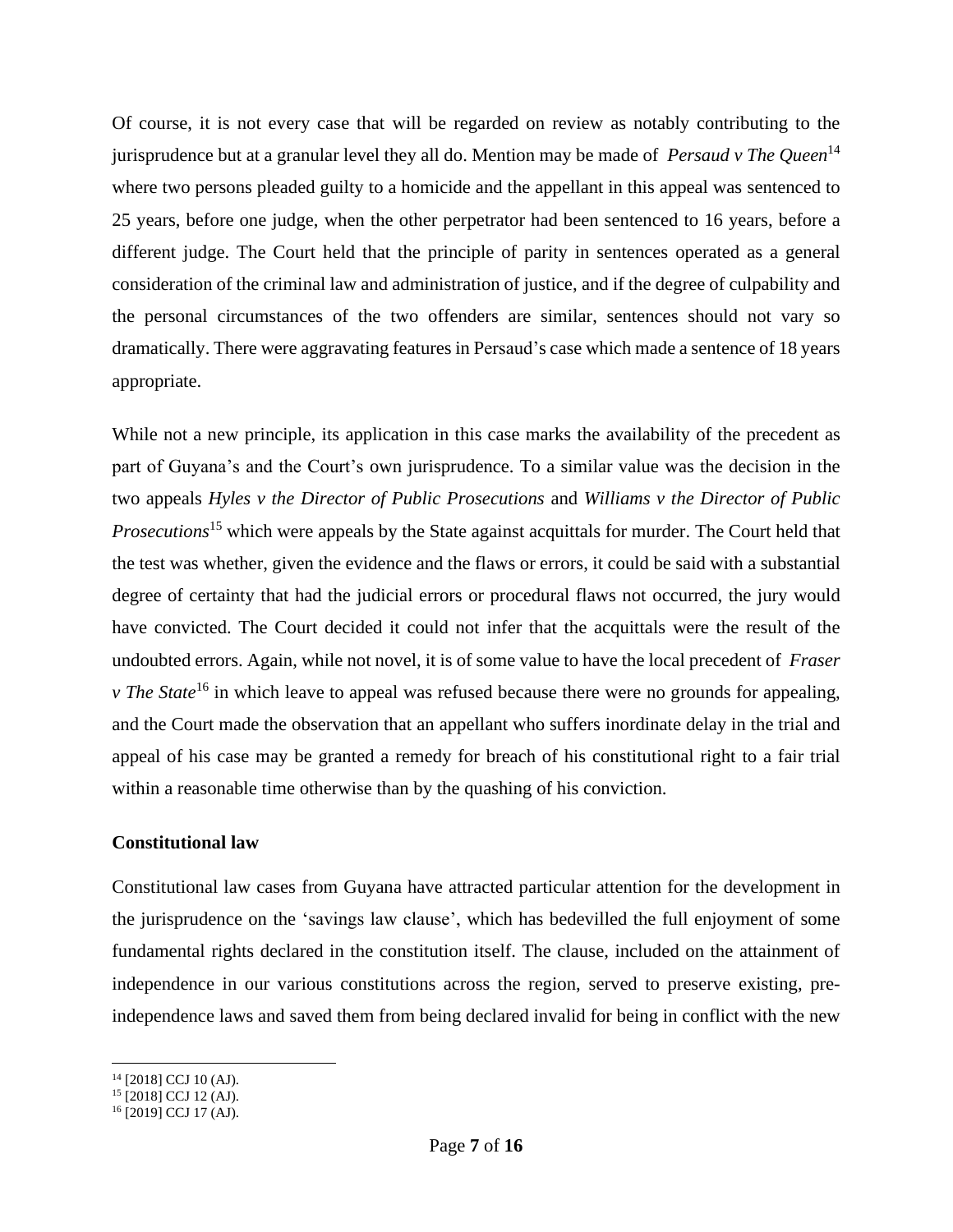constitutions. Intended, at inception, to allow a space for local legislatures to reform existing laws that would be revealed to be unconstitutional, because of there having been no such legislative reform, the clause has been allowed to operate for decades after the attainment of independence to preserve laws that are universally acknowledged to violate basic human rights. Instead of being struck down, such unconstitutional laws have been protected or saved by the savings law clause.

In *McEwan*<sup>17</sup> the Court declared invalid a colonial era law that criminalised cross dressing because it infringed the constitutional right to equality before the law, non-discrimination, and freedom of expression. The CCJ held that the savings law clause was incapable of preserving the law from a declaration of unconstitutionality and being struck down. In arriving at this decision, the CCJ followed its previous decisions in *Nervais v The Queen* and *Severin v The Queen<sup>18</sup>*, two cases from Barbados, and elaborated on the principle that the savings clause must not be applied to defeat a fundamental right contained in the constitution except in a case of overriding public interest.

A clear demonstration of the way in which jurisprudence grows is provided in *Bisram v DPP*<sup>19</sup> where the Court, in endorsing *McEwan and others v AG*<sup>20</sup>, laid to rest the artificial tension between the modification clause contained in the 1980 Constitution Act and the Savings clause contained in the Constitution itself. The court rejected the automatic operation of the savings law clause to save an unconstitutional law and emphatically held that the modification and savings clauses must be read together. It was a major advance when the Court concluded that in applying the savings clause to an existing law that conflicts with a fundamental right a court must first, before saving the inconsistent law, modify it. Thus, the court would be saving the law, as modified by the court itself, with the court being astute to limit its modifying reach to avoid encroaching upon the legislative power. By this method, the court would be giving a new construction to the provision that would otherwise be unconstitutional.

In *Bisram*, the Court modified s 72 of the Criminal Law (Procedure)  $Act^{21}$  that gave power to the DPP to direct a magistrate, who had discharged an accused at a preliminary inquiry, to reverse that

<sup>17</sup> **[2018] CCJ 30 (AJ).**

<sup>18</sup> [2018] CCJ 19 (AJ).

<sup>19</sup> [2022] CCJ 7 AJ (GY).

<sup>20</sup> [2018] CCJ 30 (AJ).

<sup>21</sup> Cap 10:01.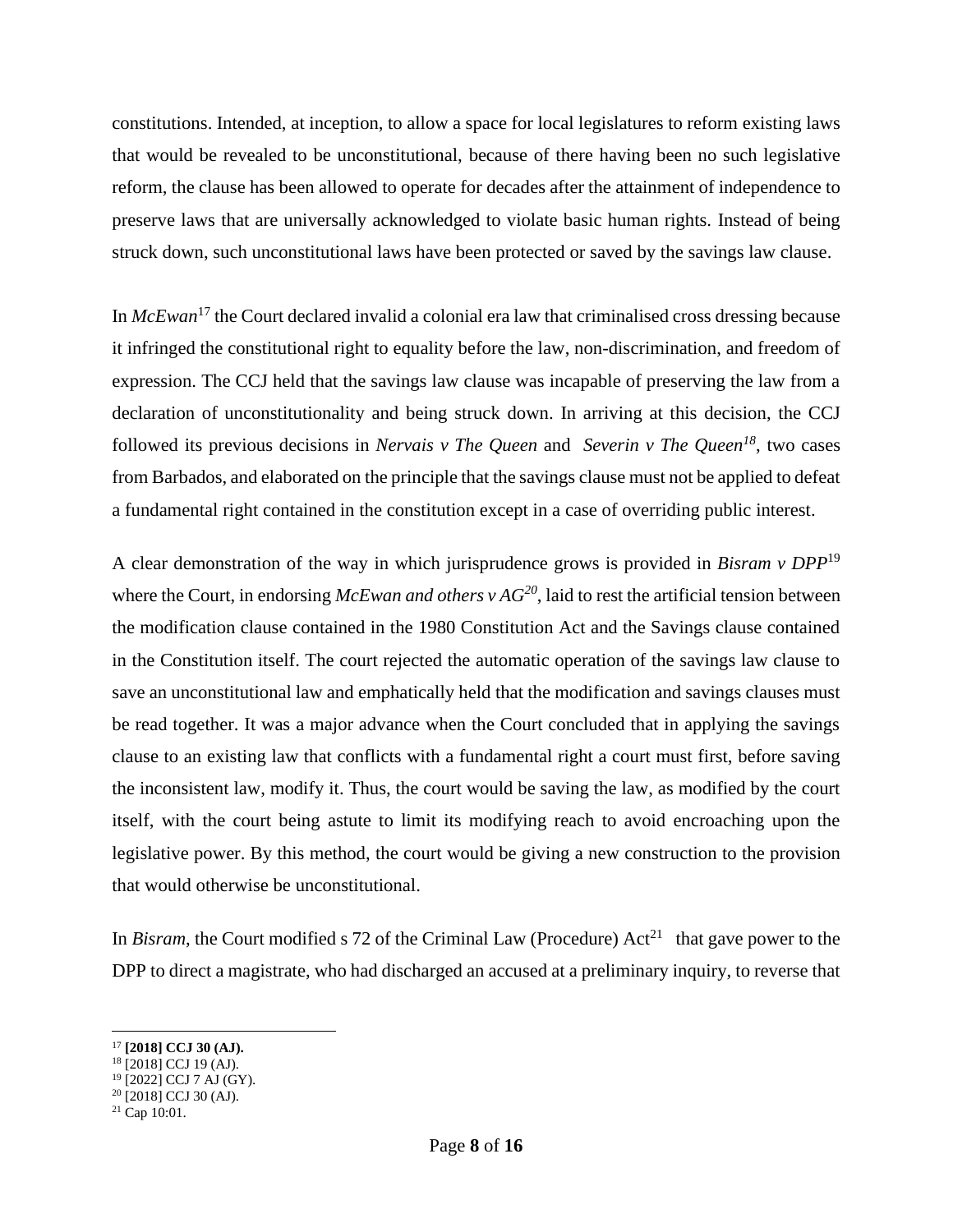decision and instead to commit the accused to stand trial. The CCJ decided that it was unconstitutional for a law to give such a power to a non-judicial officer, but the Court relied on the specific provision contained in s 7(1) of the Constitution Act to save the law from being simply struck down. Instead, pending legislative intervention, the Court gave the power to reverse the magistrate's decision, to a judge.

In *Bisram* as well, the court identified and expounded upon a unique feature relevant to Guyanese constitutional law and the savings provision contained in the Guyana Constitution. The court noted that, without prejudice to its view that the modification and savings clauses should be read together, Guyana's 1961 colonial Constitution required that all pre-1961 laws must be suitably modified to bring them into conformity with the Bill of Rights contained in the 1961 Constitution and that what was saved of those laws by the 1966 and 1980 Constitutions respectively was the suitably modified version of those said laws.

## **Elections cases**

The justifiable pride the legal profession in Guyana may feel in recognising that these landmark decisions came about because of its advocacy may well be matched by a recognition of the great contribution the profession has made in another area of constitutional law, that is pertaining to national elections. The forensic agitation, in this regard, was presaged in *AG v Richardson<sup>22</sup>* which saw a challenge to the constitutionality of the amendment to the constitution limiting a President to two terms. The challenger claimed this amendment diluted his right as an elector to choose who should be President. The Court held, in the context especially of the process that led to the passing of the amendment, that this amendment served to strengthen the democracy and was not inconsistent with the rights of electors.

The legal (and political) ferment reached full fury with *Ram v AG and others<sup>23</sup>* in which the Court was called upon, in three consolidated appeals, to determine along with other questions whether a no confidence motion in the national assembly was validly passed by 33 out of 65 members. As the Court noted, some of the questions implicated constitutional issues of enormous significance

<sup>&</sup>lt;sup>22</sup> [\[2018\]](http://www.ccj.org/wp-content/uploads/2021/02/2018-CCJ-17-AJ-1.pdf) CCJ 17 (AJ).

<sup>&</sup>lt;sup>23</sup> [2019] CCJ 10 (AJ).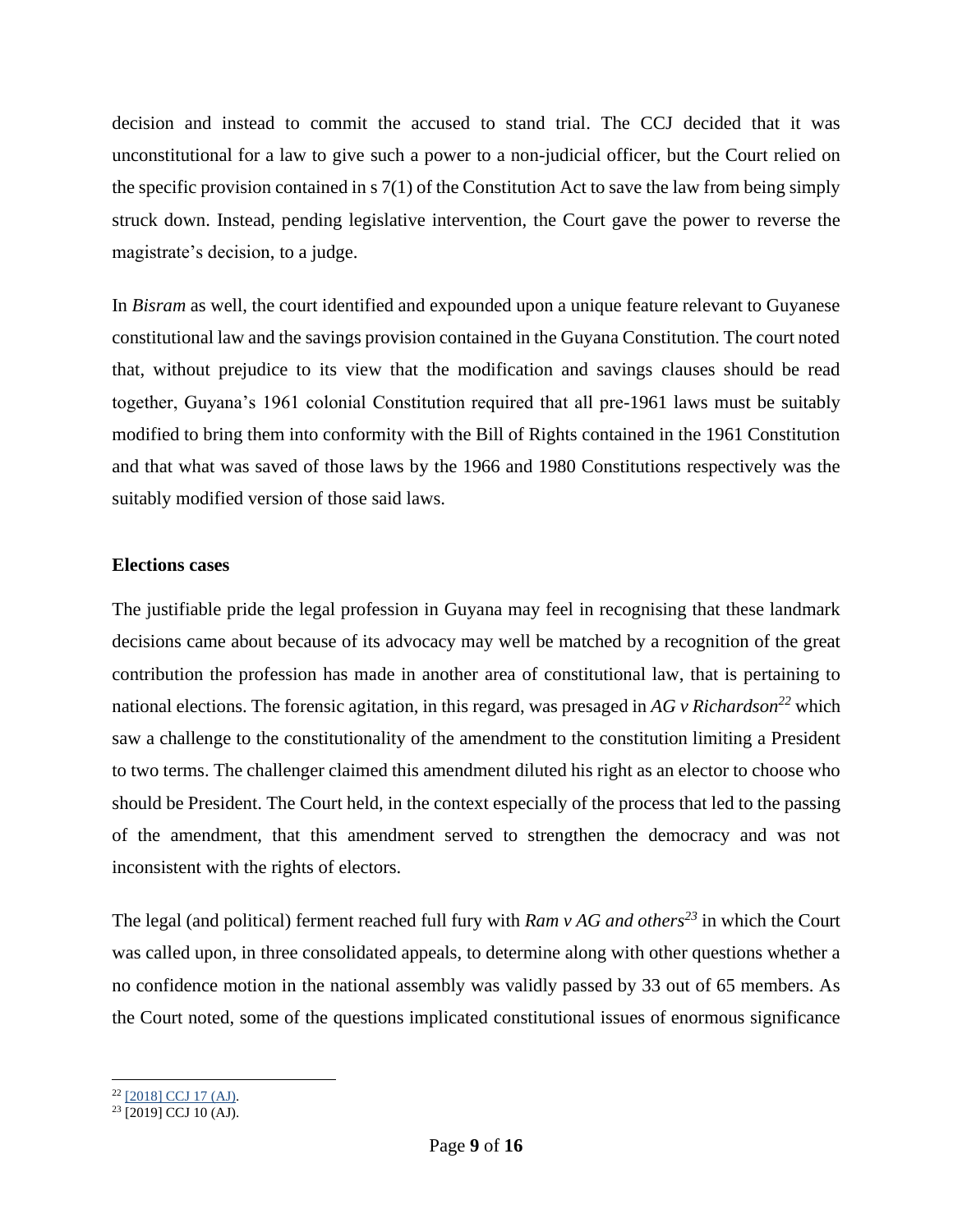going to the heart of the philosophical underpinnings of Guyana's 'hybrid' Constitution.<sup>24</sup> At the very sensible request of the array of legal talent engaged in the appeals, in delivering its decision the CCJ announced it would consider what consequential orders to make.

In a subsequent decision<sup>25</sup> the Court decided there was no need to put any gloss on the interpretation of the clear words of the Constitution which stated that, following the passage of a no-confidence motion, elections were to be called within three months or such longer period as the national assembly may stipulate. It declined to set a date for fresh elections, saying this was the remit of various constitutional actors and it was proper for the Court to trust in the integrity of the constitutional order for the process to be carried out. The comment may be made that it is by such judicial restraint that the legal profession and the body politic are reassured that the Court may be trusted to avoid judicial overreach and political interference.

Those enormous challenges to some fundamental tenets of Guyanese constitutional and election laws, it will be appreciated, rocked the legal and political firmament even before the elections were held and the turmoil resumed even before the results were returned. The proceedings in *Ali and Jagdeo v David and others*<sup>26</sup> concerned the challenge to the validity of the recount of votes and produced a judgment by the CCJ that drew a line between the proper operation of Article 177(4) of the Constitution, which excluded jurisdiction in the Court to examine the validity of election returns and a question whether a lower court had correctly interpreted a different legal provision and applied that interpretation to the constitutional provision. The Court held there had been no true challenge under that article in purportedly challenging the validity of the votes counted. Therefore, the decision of the Court of Appeal had not been a final decision and the CCJ had a duty to pronounce on that court's jurisdiction and proper interpretation of the Constitution.

The tail end of the related election litigation came following the earlier decision in *Mustapha v AG and another*<sup>27</sup> that the appointment by the President of the Chairman of the Guyana Elections Commission otherwise than from a list of nominees, of persons 'not unacceptable' to the President, submitted by the Leader of the Opposition, was flawed. The CCJ suggested the procedure for operationalising the requirement. The Court made notable statements about its jurisdiction and

<sup>24</sup> Ibid [8].

<sup>&</sup>lt;sup>25</sup> [2019] CCJ 14 (AJ).

<sup>26</sup> [2020] CCJ 10 (AJ) GY.

<sup>27</sup> [2021] CCJ 9 (AJ).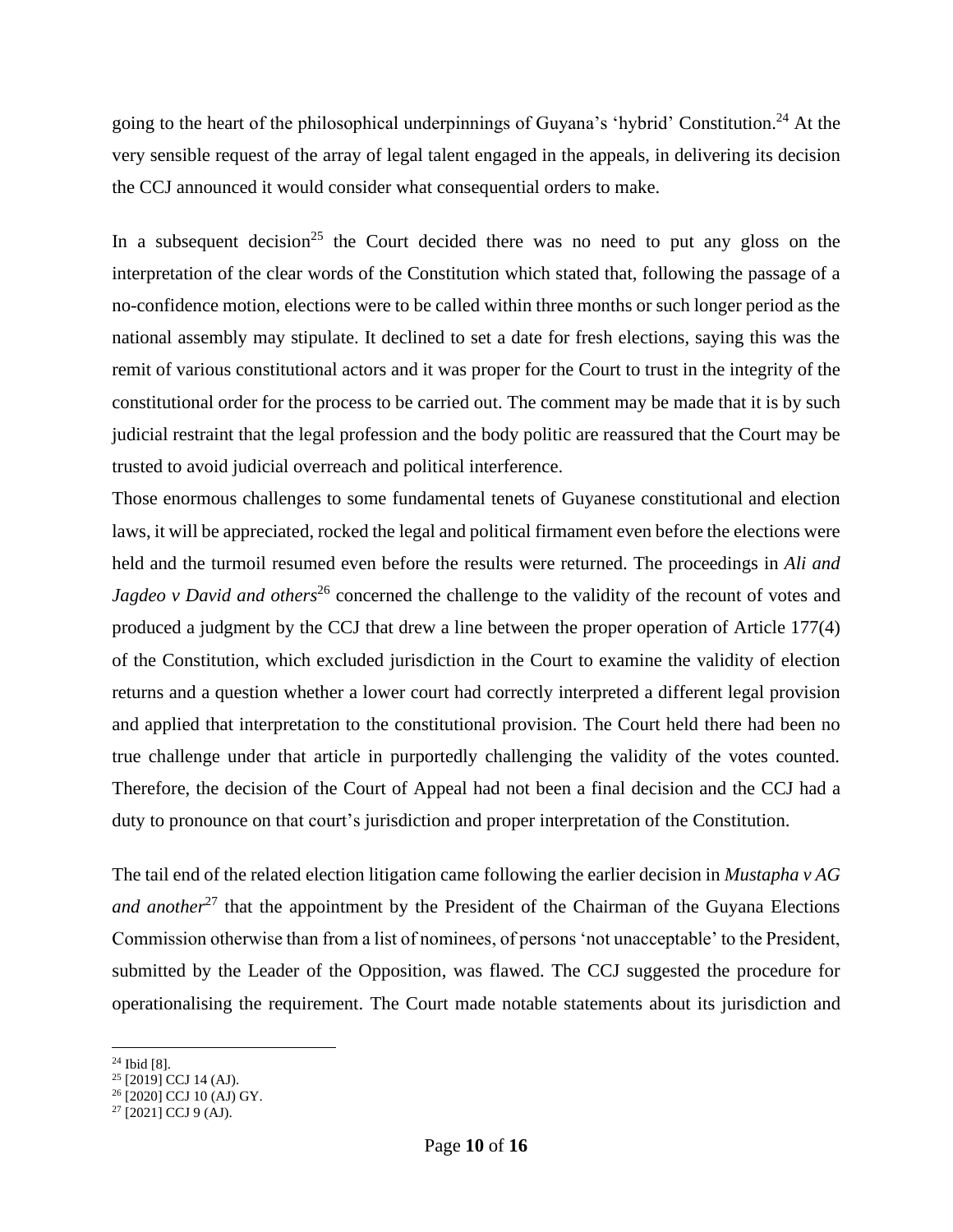duty generally to interpret the Constitution. A later application<sup>28</sup> for consequential orders was overtaken by the chairman's resigning.

Great tribute is due to the Bar Association, and equally to the Guyanese society, for participating in the creation of a court and jurisprudence in which the profession and society could place the confidence to fairly and convincingly adjudicate upon these enormously important matters. That jurisprudence made every difference in choosing the way of peace and not violence.

## **Practice and Procedure**

The discussion in the area of practice and procedure will be limited to judgments concerning the proper route for appealing, extension of time and stays of executions.

# *The route of appeals*

It is a seminal point the Court reaffirmed in *Hyles and Williams<sup>29</sup>* that a person has a right to apply to the CCJ itself for special leave to appeal regardless of whether he can appeal as of right, or has a pending appeal, or has been refused leave by the Court of Appeal. In commercial matters where time is money, it may be vital for a litigant to skip the delay in the local court and get before the CCJ in, say, two rather than six months or more.

In *Persaud and Nizamudin v Nizamudin*<sup>30</sup> the Court was again required to clarify that jurisdiction over appeals in 'summary proceedings' vests in the Full Court and not the Court of Appeal. It confirmed the interpretation of s 6 of the *Court of Appeal Act<sup>31</sup>*, which directs that only certain appeals can be brought to the Court of Appeal, and Order 12 of the Rules of the High Court, that provides for other appeals to be brought to the Full Court.

<sup>&</sup>lt;sup>28</sup> [2021] CCJ 13 (AJ).

 $^{29}$  [2016] CCJ 15; [2016] CCJ 16 (AJ).

<sup>30</sup> [2020] CCJ 4 (AJ) (GY).

<sup>31</sup> Cap 3:01.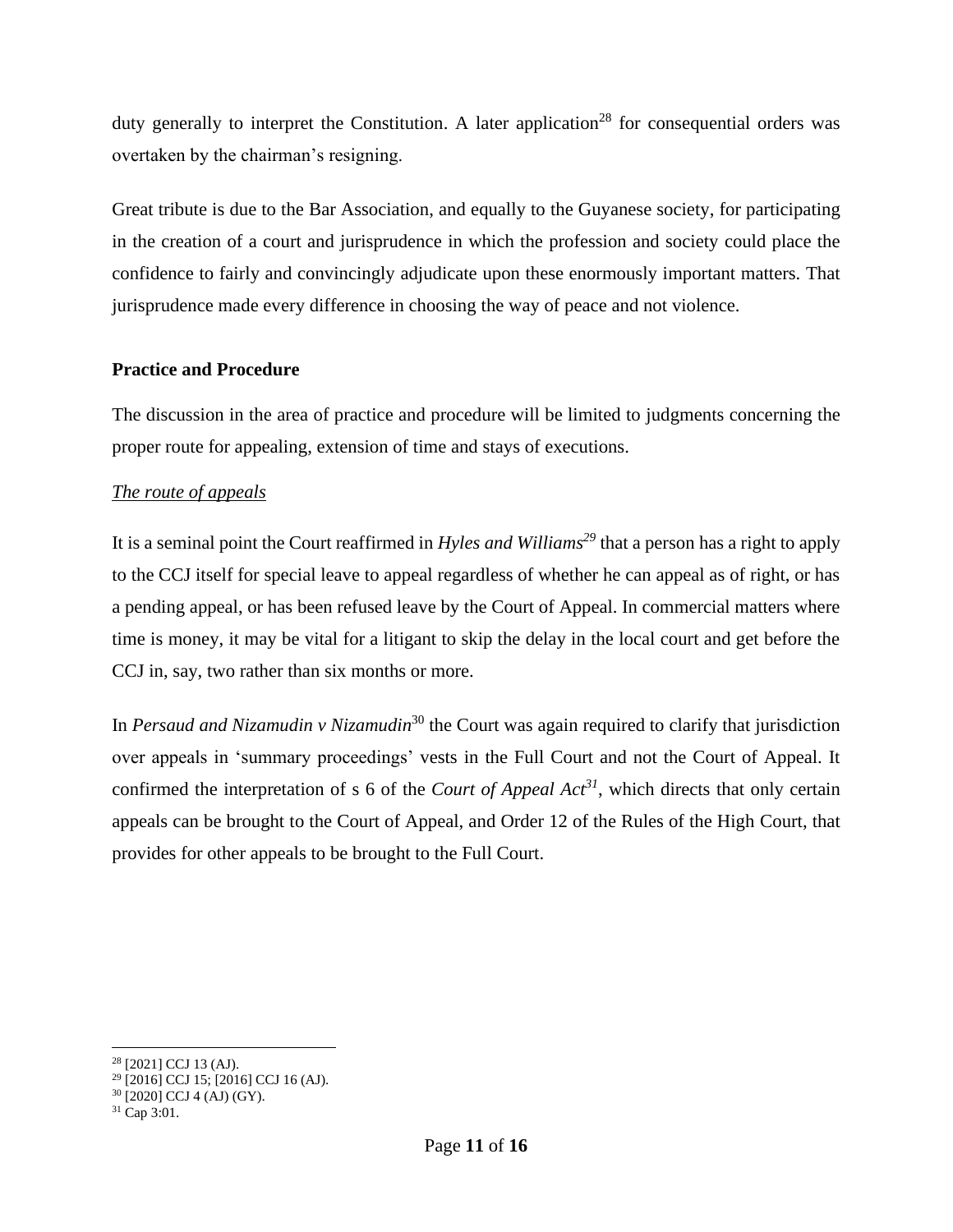## *Extending time*

The integrity of the rules as to the time for bringing appeals was upheld in *Mitchell and another v Wilson*<sup>32</sup> where the appeal was against the refusal of the Court of Appeal to extend time to appeal against the High Court decision. That failure was compounded by the appellant's failure to apply, in time, for special leave to appeal. The CCJ declared it had no power to extend time to appeal where there had been no application for special leave to appeal. The Court did record, however, that it could extend time to apply for special leave, in a case where such exercise of discretion was necessary to prevent a miscarriage of justice but the likelihood of such a result was not demonstrated, in that case.

The integrity of the rules as to time was further vindicated in *AG v Dipcon Engineering<sup>33</sup>* where an appeal purportedly brought as of right was found to have been brought under the wrong section; it needed special leave of the CCJ as it was a procedural appeal. The CCJ stated it could not extend time for appealing against the decision of the Court of Appeal where there had been a failure to apply for special leave. Exceptionally, the CCJ could extend the time for applying for leave. However, there was no justification in that case as the desired appeal had no realistic prospect of success and there was no risk of miscarriage of justice if there was no appeal.

A notable point of practice and jurisdiction was declared in *Singh*<sup>34</sup> where the CCJ definitively stated that the Court of Appeal cannot extend time for appealing to the CCJ. The CCJ alone had power to do so.

## *Stay of execution*

It is sufficient to mention cases in this area only in passing, to record the minor but cumulatively appreciable contribution to the jurisprudence. *Zarida v Misir<sup>35</sup>*was a procedural appeal for a stay pending appeal in a case of prescriptive rights. The Court clarified that a court considering whether to grant a stay was required to consider the merits of the case, without deciding them. In that case the High Court order refusing a stay was set aside and a stay granted.

 $32$  [2017] CCJ 5 (AJ).

<sup>33</sup> 2017 CCJ 17.

<sup>34</sup> Ibid. n 3.

<sup>35</sup> [2016] CCJ 19 (AJ).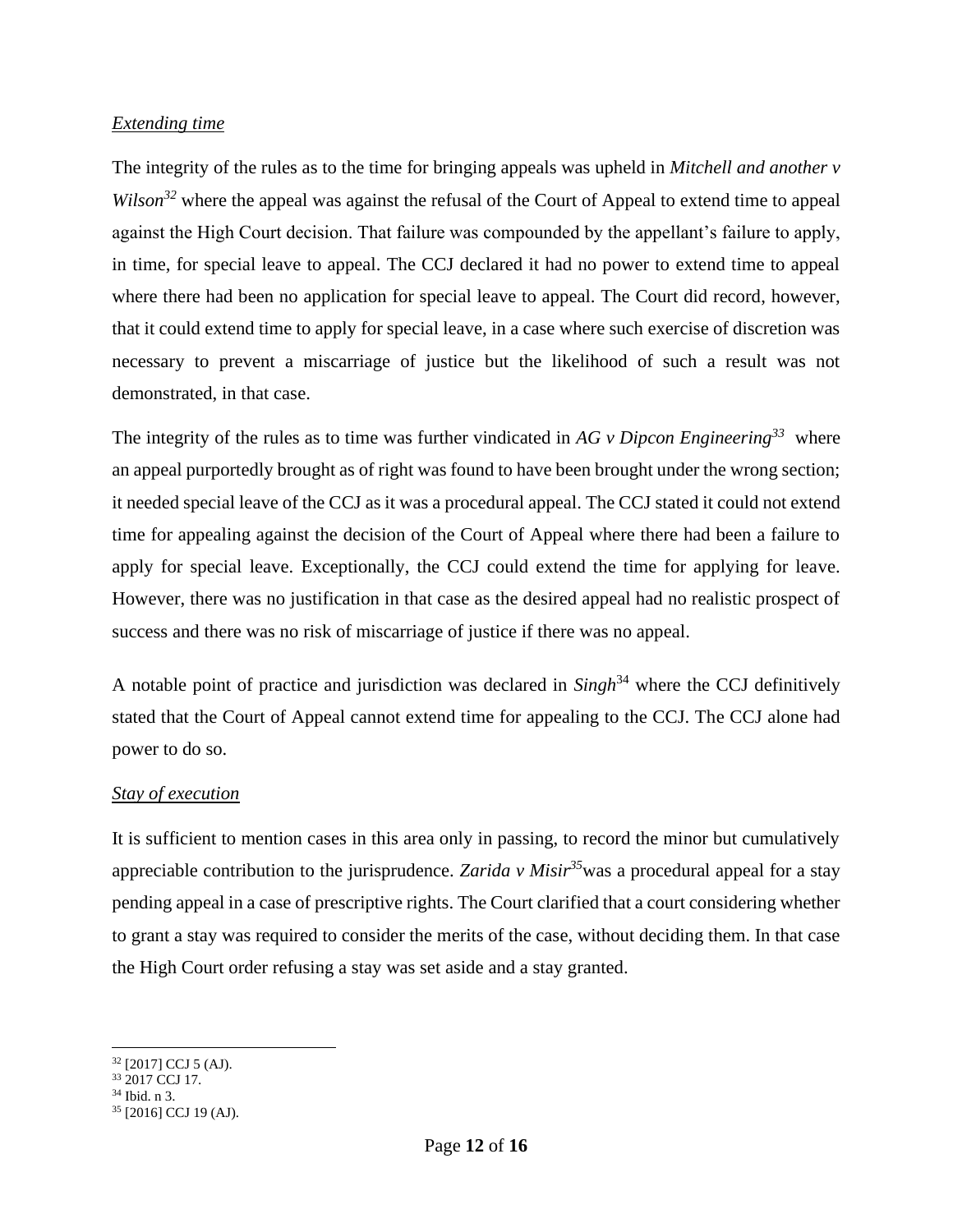The same principles were applied to a different result in *Rodriguez Architects Ltd v New Building*  Society Ltd<sup>36</sup> where the CCJ found a stay of execution should not have been granted. The Court decided that there were low prospects of success for the defendant in appealing the judgment against it. Further, it was likely that the claimant would be able to repay the damages, if it lost the appeal.

## **Judicial Review**

Judicial review cases from Guyana have shown a thematic consistency with attention to procedural fairness. In *Vieira v Guyana Geology and Mines Commission<sup>37</sup>* the Court decided the Mines Commissioner had no authority to make an order using the powers conferred by the Mining Act<sup>38</sup> for the purpose of enforcing requirements under the Amerindian  $Act^{39}$ . The Court ruled, as well, that no absolute necessity had been shown for doing so, that notice of intention to make an order had not been given, and the claimant had been given no opportunity to be heard.

## *Grounds versus results*

*Ogle Airport Inc v Competition and Consumer Affairs Commission<sup>40</sup>* is a 'textbook' decision that affirmed the distinction that a party may appeal against a judgment or result but not against a reason or ground that the court may have decided in arriving at its judgment. In that case the claimant for judicial review obtained an order of the High Court quashing a decision taken by the Commission that it would hear a complaint against the claimant without first hearing the claimant. However, the High Court refused to quash the Commission's decision to proceed on the additional ground that the Commission had no jurisdiction in the matter. The Court of Appeal upheld the quashing order, but it refused to enhance the High Court judgment by adding a finding that the Commission lacked jurisdiction. The CCJ refused to grant the claimant special leave to appeal against a judgment that the claimant had won; an appeal could have no effect upon the result of the case, which was the quashing of the entire proceedings before the Commission.

<sup>36</sup> [2018] CCJ 09 (AJ).

<sup>37</sup> [2017] CCJ 20 (AJ).

<sup>38</sup> Cap 65:01.

 $39 \text{ Cap } 29:01.$ 

<sup>40</sup> [2020] CCJ 19 (AJ) GY.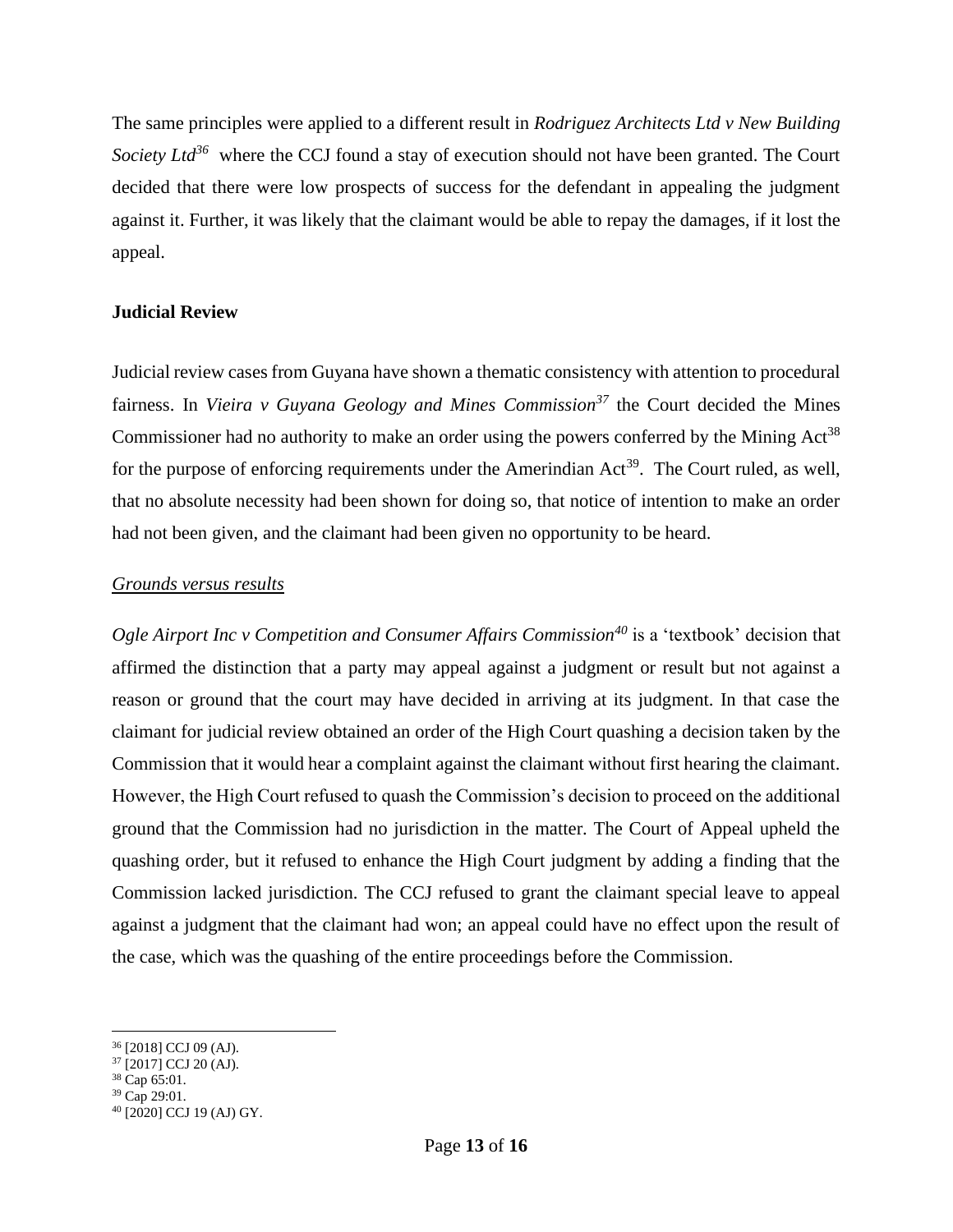The contribution of this case to the jurisprudence will be seen when Reasons for Decision are published in *Ramsahoye v Guyana Revenue Authority*, <sup>41</sup> in which the CCJ has already given judgment in favour of the taxpayer. That was a case in which a High Court order quashing an assessment by the Revenue, against which the Revenue appealed, was upheld by the Court of Appeal. However, the taxpayer was forced to appeal to the CCJ because the formal Order of the Court of Appeal stated that the Revenue's appeal was 'allowed in part'. The issue those Reasons will address is how such an order could have been made when the Revenue lost completely on the matter in dispute – the liability to tax.

An unusual invoking of the supervisory jurisdiction was *Inderjali v DPP<sup>42</sup>* which began as an application for the High Court to direct the Director of Public Prosecutions to drop a murder charge on the ground that fairness dictated that this be done as the sole evidence against the accused had been retracted. The focus, when the matter reached the CCJ, was the application for an expedited hearing, which had been refused by the Court of Appeal on the basis that there was no justification to have this case 'skipping the queue'. The CCJ made observations on case management and differentiating when and how to decide which cases should be placed on different case tracks such as basic, complex and expedited tracks.

## *Status*

In some cases, the issue arose as to the legal status of public bodies such as in the consolidated appeals in *Guyana Geology and Mines Commission v BK International Inc and Baboolall*<sup>43</sup> that questioned whether the body was a procuring entity and so bound by the terms of the Procurement Act. The issue of legal status, but under different legislation, altogether also arose in *Trust Company (Guyana) Ltd v Guyana Securities Council<sup>44</sup>* where the question was whether the entity was a public company that had a duty to report to the Securities Council. The object of the legislation was stated to be to require reporting by companies having more than 50 shareholders.

<sup>41</sup> Case number GYCV2021/006 (not yet reported).

 $42$  [2019] CCJ 4 (AJ).

<sup>43 [2021]</sup> CCJ 13 (AJ).

<sup>44</sup> [2021] CCJ 11 (AJ) GY.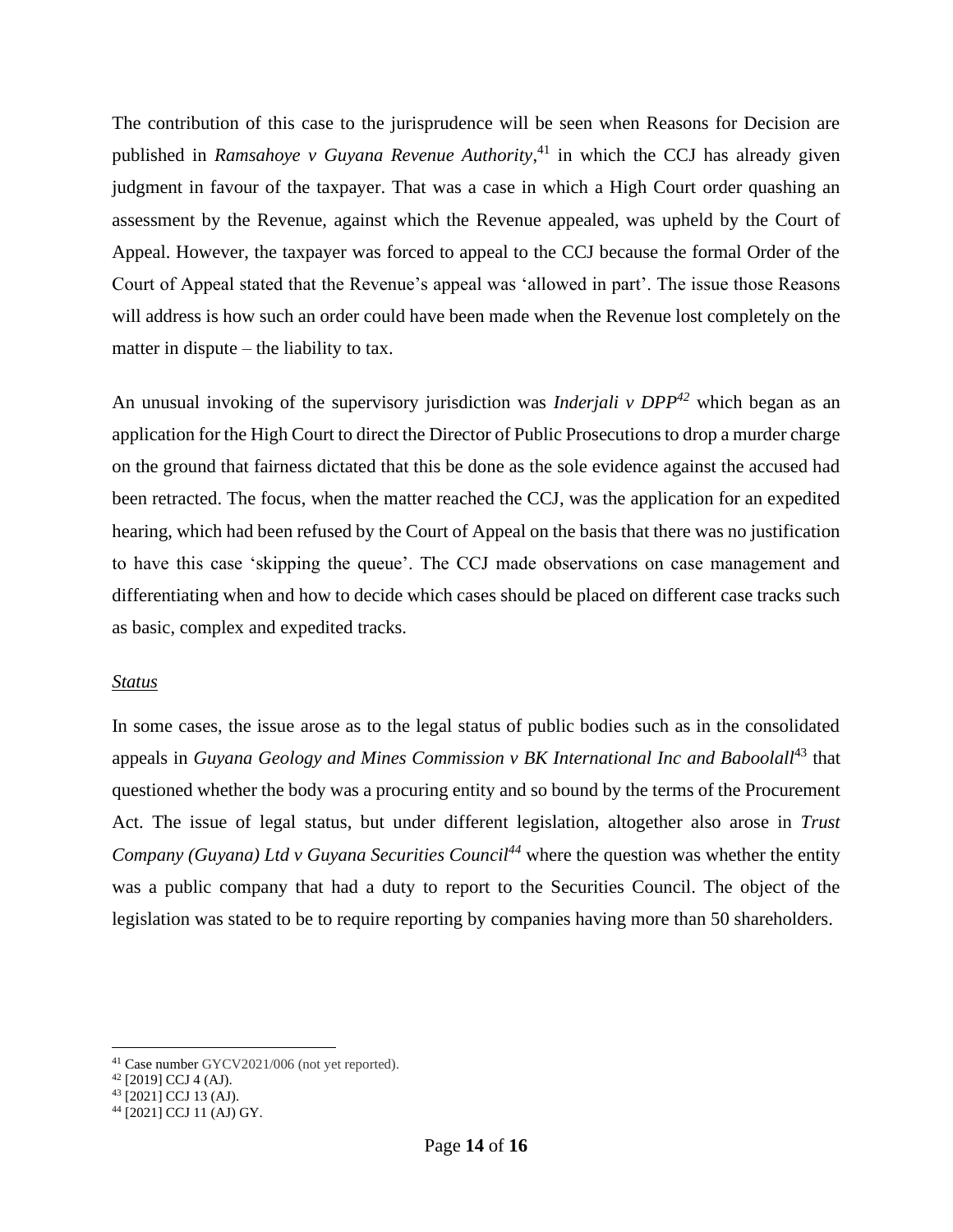#### **Miscellaneous**

Passing mention may be made of cases in various other areas. A company law case is *Nabi and others v Sheermohamed and others<sup>45</sup>* , in which the order to wind up a family-owned company was upheld all the way to the CCJ. This was a straight case of applying settled company law principles and is mentioned simply to recognise the benefit of having the decision as part of the local jurisprudence.

For contract law mention may be made of *Blairmont Rice Investment Inc v Kayman Sankar Investments Ltd and others<sup>46</sup>* which concerned two main issues, firstly whether the Appellant's breach of an instalment payment sub-clause was repudiatory and secondly, whether the Appellant, as a company that had been struck off the register could defend against a legal action brought by the Respondents. The CCJ determined that the payment clause was an innominate term as there was a variety of consequences which could be caused by its breach. However, the consequence of the breach in this case was significant as it deprived the vendors of the whole benefit of the agreements for timely payments to prevent them from losing their properties to the bank. In dissent, Justice Saunders regarded it as a condition. The Court also decided that a company that has been struck off the companies' register is to be treated as if its personality in law is suspended.

Fittingly for present purposes, Justice Jamadar in this case noted that the catergorisation of terms as innominate and intermediate was not widely explored in Caribbean jurisprudence and that the jurisprudence would benefit from the flexibility presented by this categorisation.

That observation as to the growth of the jurisprudence easily extends to another contribution by Justice Jamadar, which he made in *Air Services Ltd and others v AG and others<sup>47</sup>* which was a judicial review case on the duty to consult, in that instance on the proposed Ogle airport name change. The CCJ decided the duty had been satisfied on the facts. For his part, Justice Jamadar added that he regarded the duty to consult as flowing from the constitution and not merely from procedural rights under other legal sources. This may be considered a good example of how the

<sup>45</sup> [2020] CCJ 15 (AJ) GY.

<sup>46</sup> [2021] CCJ 7 (AJ) GY.

<sup>47</sup> [2021] CCJ 3 (AJ).